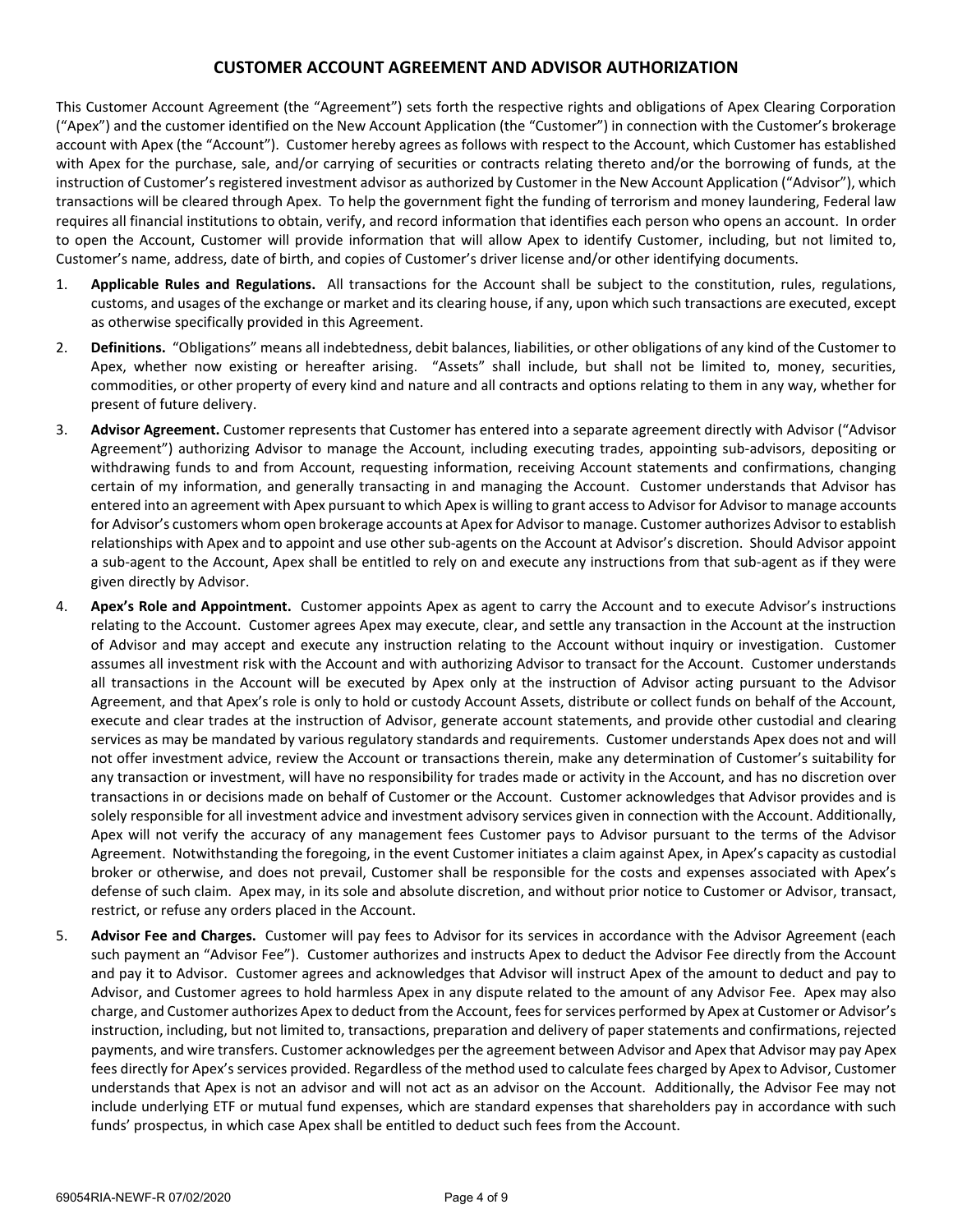- 6. **Breach; Security Interest.** Whenever in Apex's discretion Apex considers it necessary for Apex's, Advisor's, or Customer's protection or in the event of, but not limited to: (i) any breach by Customer of this or any agreement with Apex or Advisor or (ii) Customer's failure to pay for Assets purchased or deliver Assets sold, Apex may sell any and all Assets held in the Account or any other account in Customer's name (either individually or jointly with others), cancel or complete any open orders for the purchase or sale of any Assets and/or borrow or buy-in any Assets required to make delivery against any sale, including a short sale, effected for the Customer, all without notice or demand for deposit of collateral, other notice of sale or purchase, or other notice or advertisement, each of which is expressly waiver by Customer, and/or Apex may require Customer to deposit cash or adequate collateral to Account prior to any settlement date in order to assure the performance or payment of any open contractual commitments and/or unsettled transactions. Apex has the right to refuse to execute transactions for Customer or Advisor at any time and for any reason. Any and all Assets belonging to Customer or in which Customer may have an interest held by Apex or carried in any of Customer's accounts with Apex (either individually or jointly with others) shall be subject to a continuing and perfected first priority lien and security interest and right of set-off held by Apex for the discharge of and all indebtedness or obligation Customer may have to Apex, and will be held as security for payment of any liability or indebtedness in the Account or any of Customer's accounts with Apex, wherever or however arising and without regard to whether or not Apex has made advances with respect to such Assets, and Apex is hereby authorized to sell and/or purchase any and all Assets in any of Customer's accounts, and/or to transfer any such Assets among any of the Customer's accounts to the fullest extent of the law and without notice where allowed. The losses, costs and expenses, including but not limited to reasonable attorneys' fees and expenses, incurred and payable or paid by Apex in the (i) collection of a debit balance and/or any unpaid deficiency in the Account or any accounts of the Customer with Apex or (ii) defense of any matter arising out of the Customer's or Advisor's transactions, shall be payable to Apex by Customer. Customer understands that because of circumstances beyond Apex's control, Customer's voting rights may be impaired. For example, if the stock of a company that one Apex customer has purchased has not yet been received from the seller(s), then a different Apex customers' abilities to vote that company's stock could be impaired until those shares are received by Apex. In addition, if the stock of a company that Customer has purchased has not yet been received from the seller(s), then payments received by the Customer, in lieu of the dividends on that stock not yet received, may receive tax treatment less favorable than that accorded to dividends.
- 7. **Cancellation.** Apex is authorized, in its sole discretion, should it for any reason whatsoever deem it necessary for its protection, without any notice, to cancel any outstanding order, to close out the Account or any accounts of Customer at Apex, in whole or in part, or to close out any commitment made on behalf of Customer. Customer also authorizes Apex to terminate the account with or without Advisor's instruction without notice to Customer.
- 8. **Payment of Indebtedness on Demand.** Customer shall at all times be liable for payment upon demand of any obligations owing from Customer to Apex and Customer shall be liable to Apex for any deficiency remaining in Account or in any other accounts of Customer at Apex in the event of the liquidation thereof (as contemplated by this Agreement or otherwise), in whole or in part, by Apex, Advisor, or Customer. Customer shall make payment of such obligations immediately upon demand.
- 9. **Communications**. Apex may send communications to Customer at Customer's address on the New Account Application or at such other address as Advisor may hereafter give to Apex on behalf of Customer. All communications so sent, whether by mail, electronically, or otherwise, shall be deemed given to Customer personally, whether actually received or not. Customer shall be responsible for reviewing all statements and confirmations of Account as well as communications sent by Apex. Statements of Customer shall be conclusive if not objected to in writing by Customer within ten (10) days and confirmations shall be conclusive if not objected to in writing by Customer within five (5) days, after forwarding by Apex by mail or otherwise. In consideration of Apex sending any mail to Customer in care of a post office box or third party address, Customer hereby agrees that all correspondence of any nature whatsoever sent to Customer at such address will have the same force and effect as if it had been delivered to Customer personally.
- 10. **ARBITRATION AGREEMENT. THIS AGREEMENT CONTAINS A PREDISPUTE ARBITRATION CLAUSE. BY SIGNING AN ARBITRATION AGREEMENT THE PARTIES AGREE AS FOLLOWS:**
	- a. **ALL PARTIES TO THIS AGREEMENT ARE GIVING UP THE RIGHT TO SUE EACH OTHER IN COURT, INCLUDING THE RIGHT TO A TRIAL BY JURY EXCEPT AS PROVIDED BY THE RULES OF THE ARBITRATION FORUM IN WHICH A CLAIM IS FILED;**
	- b. **ARBITRATION AWARDS ARE GENERALLY FINAL AND BINDING; A PARTY'S ABILITY TO HAVE A COURT REVERSE OR MODIFY AN ARBITRATION AWARD IS VERY LIMITED.**
	- c. **THE ABILITY OF THE PARTIES TO OBTAIN DOCUMENTS, WITNESS STATEMENTS AND OTHER DISCOVERY IS GENERALLY MORE LIMITED IN ARBITRATION THAN IN COURT PROCEEDINGS;**
	- d. **THE ARBITRATORS DO NOT HAVE TO EXPLAIN THE REASON(S) FOR THEIR AWARD UNLESS, IN AN ELIGIBLE CASE, A JOINT REQUEST FOR AN EXPLAINED DECISION HAS BEEN SUBMITTED BY ALL PARTIES TO THE PANEL AT LEAST 20 DAYS PRIOR TO THE FIRST SCHEDULED HEARING DATE.**
	- e. **THE PANEL OF ARBITRATORS WILL TYPICALLY INCLUDE A MINORITY OF ARBITRATORS WHO WERE OR ARE AFFILIATED WITH THE SECURITIES INDUSTRY.**
	- f. **THE RULES OF SOME ARBITRATION FORUMS MAY IMPOSE TIME LIMITS FOR BRINGING A CLAIM IN ARBITRATION. IN SOME CASES, A CLAIM THAT IS INELIGIBLE FOR ARBITRATION MAY BE BROUGHT IN COURT.**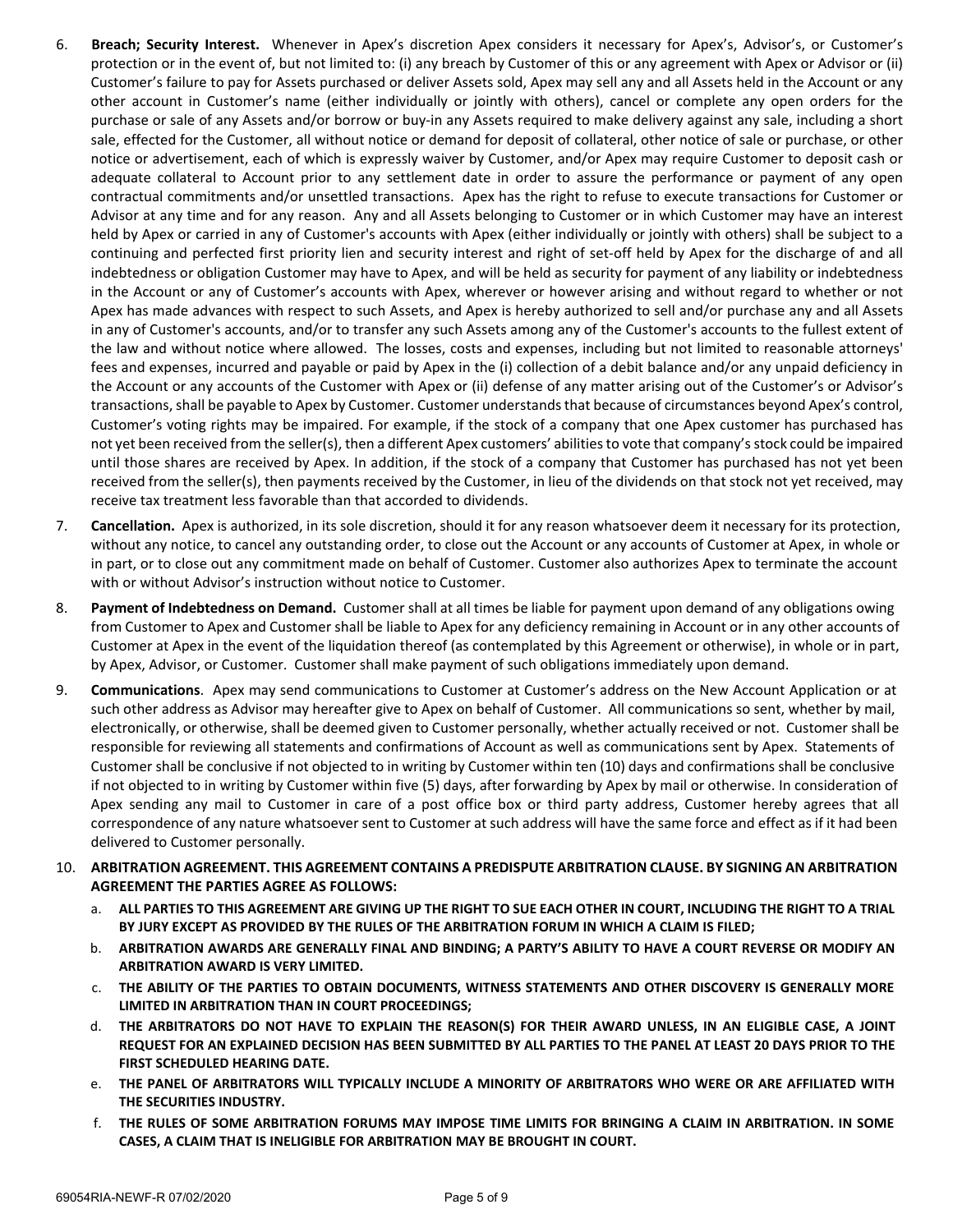**g. THE RULES OF THE ARBITRATION FORUM IN WHICH THE CLAIM IS FILED, AND ANY AMENDMENTS THERETO, SHALL BE INCORPORATED INTO THIS AGREEMENT.**

**THIS ARBITRATION AGREEMENT SHOULD BE READ IN CONJUNCTION WITH THE DISCLOSURES ABOVE. ANY AND ALL CONTROVERSIES, DISPUTES OR CLAIMS BETWEEN OR AMONG APEX, ADVISOR, AND/OR CUSTOMER OR THEIR REPRESENTATIVES, EMPLOYEES, DIRECTORS, OFFICERS, OR CONTROL PERSONS, ARISING OUT OF, IN CONNECTION WITH, FROM, OR WITH RESPECT TO (a) ANY PROVISIONS OF OR THE VALIDITY OF THIS AGREEMENT OR ANY RELATED AGREEMENTS, (b) THE RELATIONSHIP OF THE PARTIES HERETO, OR (c) ANY CONTROVERSY ARISING OUT OF APEX'S BUSINESS, ADVISOR'S BUSINESS OR THE CUSTOMER'S ACCOUNTS, SHALL BE CONDUCTED PURSUANT TO THE CODE OF ARBITRATION PROCEDURE OF THE FINANCIAL INDUSTRY REGULATORY AUTHORITY ("FINRA"). ARBITRATION MUST BE COMMENCED BY SERVICE OF A WRITTEN DEMAND FOR ARBITRATION OR A WRITTEN NOTICE OF INTENTION TO ARBITRATE. THE DECISION AND AWARD OF THE ARBITRATOR(S) SHALL BE CONCLUSIVE AND BINDING UPON ALL PARTIES, AND ANY JUDGMENT UPON ANY AWARD RENDERED MAY BE ENTERED IN A COURT HAVING JURISDICTION THEREOF, AND NEITHER PARTY SHALL OPPOSE SUCH ENTRY.**

No person shall bring a putative or certified class action to arbitration, nor seek to enforce any pre-dispute arbitration agreement against any person who has initiated in court a putative class action; or who is a member of a putative class who has not opted out of the class with respect to any claims encompassed by the putative class action until: (i) the class certification is denied; (ii) the class is de-certified; or (iii) Customer is excluded from the class by the court. Such forbearance to enforce an agreement to arbitrate shall not constitute a waiver of any rights under this Agreement except to extent stated herein.

- 11. **Representations.** Customer represents and warrants that Customer is of majority age, is not an employee of any exchange, corporation of which any exchange owns a majority of stock, or member of any exchange, member firm, or member corporation registered on any exchange, or of a bank, trust company, insurance company, or of any corporation, firm, or individual engaged in the business dealing either as broker or as principal in securities, bills of exchange, acceptances, or other forms of commercial paper. If Customer is a corporation, partnership, trust, or other entity, Customer represents that its governing instruments permit this Agreement, that this Agreement has been authorized by all require persons, and that the signatory on the New Account Application is authorized to sign on behalf of and bind Customer. Customer represents that it shall comply with all applicable laws, rules, and regulations in connection with the Account. Customer further represents that no one except Customer has an interest in the Account or other accounts of Customer with Apex.
- 12. **Tax Treaty Eligibility.** This Agreement shall serve as the Customer's certification that Customer is eligible to receive tax treaty benefits between the country of residence indicated on the new account form and the country or countries of origin holding jurisdiction over the instruments held within Customer's account.
- 13. **Joint Accounts.** If the New Account Application indicates that the Account shall consist of more than one person, Customer's obligations under this Agreement shall be joint and several among them all. References to "Customer" shall include each of the customers identified on the New Account Application. Apex may rely on transfer or other instructions from Advisor or any one of the Customers in a joint account, and such instructions shall be binding on each Customer. Apex may deliver Assets, and send confirmations, notices, statements and communications of every kind to any one of the Customers, and such action shall be binding on each Customer. Notwithstanding the foregoing, Apex is authorized in its sole discretion to require joint action by some or all Customers with respect to any matter concerning the joint account, including but not limited to the giving or cancellation of orders and the withdrawal of money or securities. In the case of Tenants by the Entirety accounts, joint action will be required for all matters concerning the joint account. Tenants by Entirety accounts are not recognized in certain jurisdictions, and, where not expressly allowed, will not be a permitted designation of the account.
- 14. **Custodial Accounts for Minors.** If a custodial account was selected, such as UTMA/UGMA, as the Customer Type in the New Account Application, the custodian opening the account ("Custodian") understands Custodian has opened a custodial account for a minor and acts asthe account custodian on behalf of the minor owner. It is Custodian's obligation to adhere to all applicable laws and regulations governing such accounts. Custodian should consult with an attorney and/or tax advisor before opening a custodial account. The age of majority varies by state. Custodian agrees to promptly inform its advisor and broker in writing upon the account owner reaching the age of majority and to facilitate the transfer of the account assets to its beneficial owner. Apex reserves the right, but shall not be obligated, to terminate the custodianship and/or transfer the account assets to the beneficial owner upon the minor reaching the age of majority as determined by the state code Custodian has included, without notice to or consent of Custodian.
- 15. **Other Agreements.** If the Customer trades any options, the Customer agrees to be bound by the terms of your Customer Option Agreement. The Customer understands that copies of these agreements are available from you and, to the extent applicable, are incorporated by reference herein. The terms of these other agreements are in addition to the provisions of this Agreement and any other written agreements between you and the Customer.
- 16. **Data Not Guaranteed.** Customer expressly agreesthat any data or online reportsis provided to the Customer without warranties of any kind, express or implied, including but not limited to, the implied warranties of merchantability, fitness of a particular purpose or non-infringement. Customer acknowledges that the information contained in any reports provided by Apex is obtained from sources believed to be reliable but is not guaranteed as to its accuracy of completeness. Such information could include technical or other inaccuracies, errors or omissions. In no event shall Apex or any of its affiliates be liable to Customer or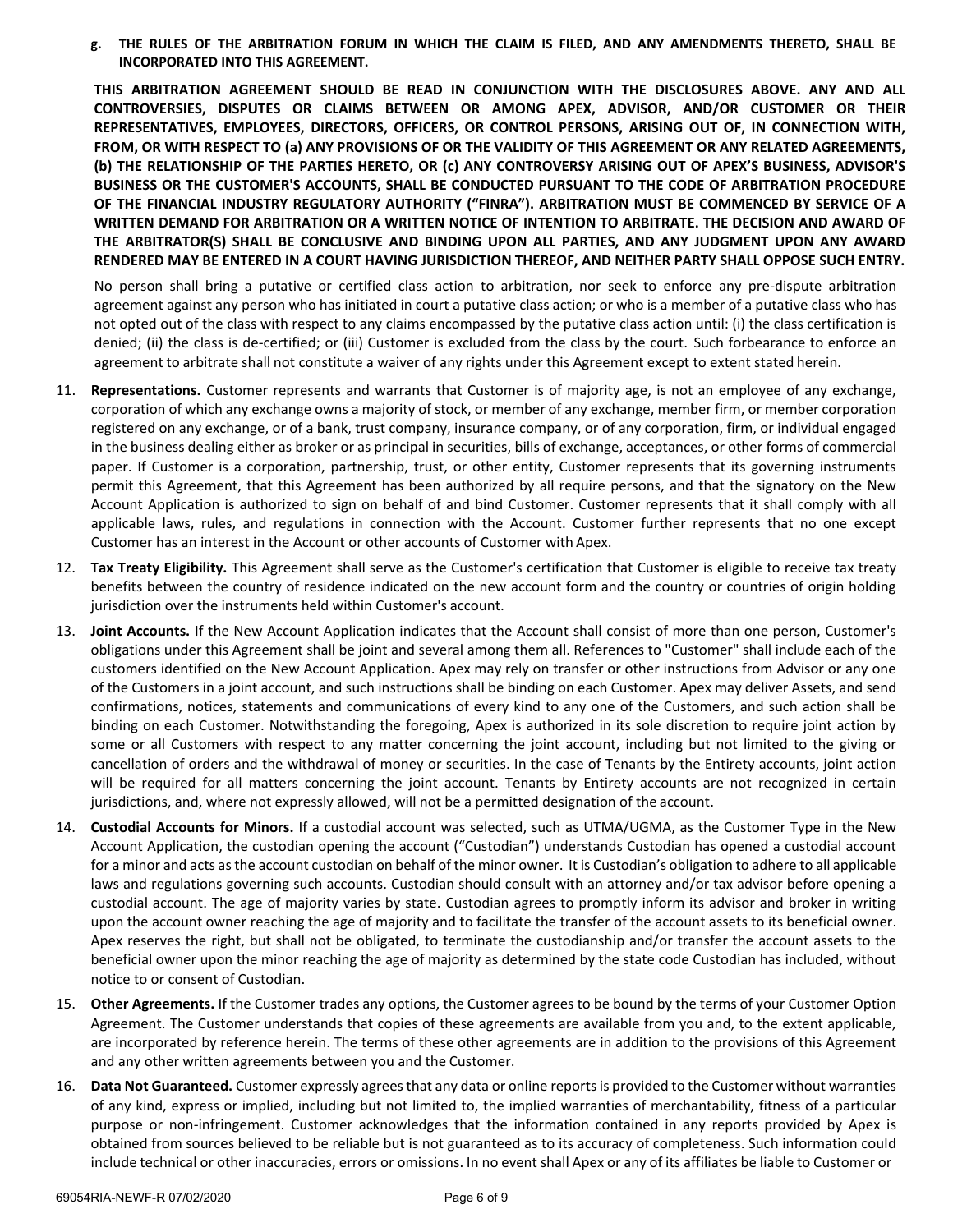any third party for the accuracy, timeliness, or completeness of any information made available to Customer or for any decision made or taken by Customer in reliance upon such information. In no event shall Apex or its affiliated entities be liable for any special incidental, indirect or consequential damages whatsoever, including, without limitation, those resulting from loss of use, data or profits, whether or not advised of the possibility of damages, and on any theory of liability, arising out of or in connection with the use of any reports provided by you or with the delay or inability to use such reports.

- 17. **Payment for Order Flow Disclosure.** Depending on the security traded and absent specific direction from Customer, equity and option orders are routed to market centers (i.e., broker-dealers, primary exchanges or electronic communication networks) for execution. Routing decisions are based on a number of factors including the size of the order, the opportunity for price improvement and the quality of order executions, and decisions are regularly reviewed to ensure the duty of best execution is met. Apex may receive compensation or other consideration for the placing of orders with market centers for execution. The amount of the compensation depends on the agreement reached with each venue. The source and nature of compensation relating to Customer's transactions will be furnished upon written request.
- 18. **Credit Check.** Apex is authorized, in its discretion, should Apex for any reason deem it necessary for its protection, to request and obtain a consumer credit report for Customer.
- 19. **Miscellaneous.** If any provision of this Agreement is held to be invalid or unenforceable, it shall not affect any other provision of this Agreement. The headings of each section of this Agreement are descriptive only and do not modify or qualify any provision of this Agreement. This Agreement and its enforcement shall be governed by the laws of the state of Texas and shall cover individually and collectively all accounts which the Customer has previously opened, now has open or may open or reopen with you, or any introducing broker, and any and all previous, current and future transactions in such accounts. Except as provided in this Agreement, no provision of this Agreement may be altered, modified or amended unless in writing signed by Apex's authorized representative. This Agreement and all provisions shall inure to the benefit of Apex and its successors, whether by merger, consolidation or otherwise, Apex's assigns, and all other persons specified in Paragraph 10. Apex shall not be liable for losses caused directly or indirectly by any events beyond Apex's reasonable control, including without limitation, government restrictions, exchange or market rulings, suspension of trading or unusually heavy trading in securities, a general change in economic, political or financial conditions, war or strikes. Apex may transfer the accounts of Customer to Apex's successors and assigns. This Agreement shall be binding upon Customer and the heirs, executors, administrators, successors and assigns of Customer. Failure to insist on strict compliance with this Agreement is not considered a waiver of Apex's rights under this Agreement. At Apex's discretion, it may terminate this Agreement at any time on notice to the Customer and the Customer will continue to be responsible for any obligation incurred by the Customer prior to termination. Customer may not assign Customer's rights or delegate Customer's obligations under this Agreement, in whole or in part, without Apex's prior consent.
- 20. **SIPC Protection.** As a member of the Securities Investor Protection Corporation (SIPC), funds are available to meet customer claims up to a ceiling of \$500,000, including a maximum of \$250,000 for cash claims. For additional information regarding SIPC coverage, including a brochure, please contact SIPC at (202) 371-8300 or visit www.sipc.org. Apex has purchased an additional insurance policy through a group of London Underwriters (with Lloyd's of London Syndicates as the Lead Underwriter) to supplement SIPC protection. This additional insurance policy becomes available to customers in the event that SIPC limits are exhausted and provides protection for securities and cash up to certain limits. Similar to SIPC protection, this additional insurance does not protect against a loss in the market value of securities.
- 21. **Sweep Program.** If the Customer elects to participate in one of your FDIC or money market sweep programs, the Customer acknowledges and agrees that: (a) the Customer has read and understands the sweep program terms and conditions and/or prospectuses available at http://www.apexclearing.com/disclosures/ and is aware of the products available in such sweep programs; (b) you may make changes to your FDIC and/or money market sweep programs and products at any time, in your sole discretion and with or without notice to Customer; (c) the free credit balances in the Customer's Account may begin being included in the sweep program upon Account opening; and (d) you have no obligation to monitor the applicable sweep program elected for the Customer's Account or to make recommendations about, or changes to, the sweep program that might be beneficial to the Customer.
- 22. **Trusted Contacts.** Under FINRA Rule 4512 your broker is required to disclose to you (the customer) that your broker, Apex Clearing Corporation or an associated person of your broker or Apex Clearing Corporation is authorized to contact the trusted contact person and disclose information about the customer's account to address possible financial exploitation, to confirm the specifics of the customer's current contact information, health status, or the identity of any legal guardian, executor, trustee or holder of a power of attorney, or as otherwise permitted by FINRA Rule 2165.
- 23. **ACH Agreement.** If Customer requests Automated Clearinghouse ("ACH") transactions from Customer's Account at Apex, Customer authorizes Apex to originate or facilitate transfer credits/debits to/from Customer's eligible bank account. Transactions sent through the NACHA network will be subject to all applicable rules of NACHA and all rules set forth in Federal Reserve Operating circulars or other applicable laws and regulations. ACH deposits to Customer's brokerage account are provisional. If the beneficiary bank does not receive final and complete payment for a payment order transferred through ACH, the beneficiary bank is entitled to recover from the beneficiary any provisional credit and Apex may charge Customer's account for the transaction amount. Customer understands Apex or Customer's Advisor may not notify Customer of any returned or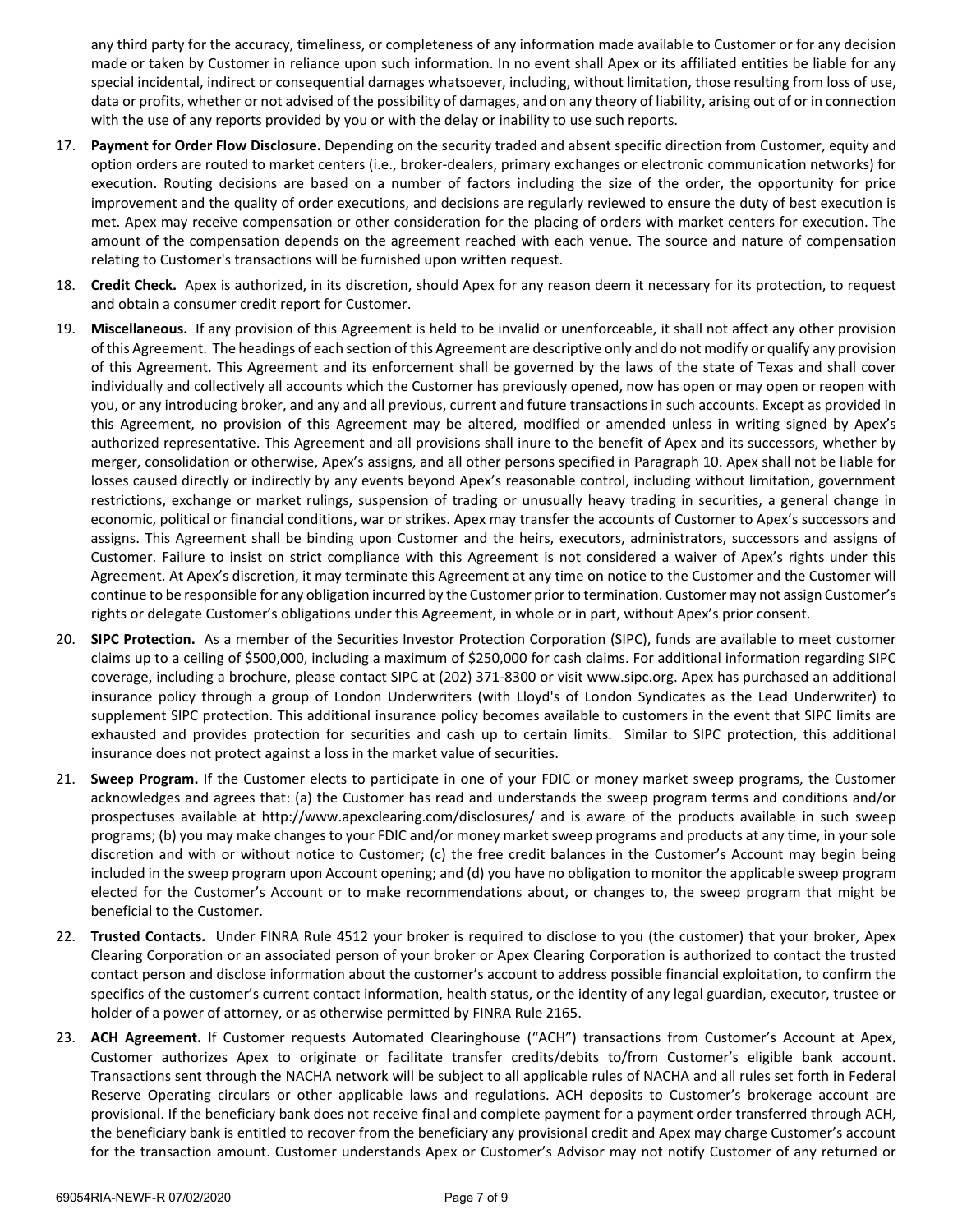rejected ACH transfers. Customer agrees to hold Apex and Apex's agents free of liability for compliance with these instructions. Customer hereby agrees to hold harmless Apex and each of its affiliates, offices, directors, employees, and agents against, any claims, judgments, expenses, liabilities or costs of defense or settlement relating to: (a) any refusal or failure to initiate or honor any credit or debit request, by Apex or Advisor, whether (i) due to a lack of funds necessary to credit Customer's account; (ii) due to inadvertence, error caused by similarity of account holder names or (iii) otherwise provided Apex has not acted in bad faith; (b) if the routing number is incorrect or the routing number or other information changes at another U.S. financial institution or (c) any loss, damage, liability or claim arising, directly or indirectly, from any error, delay or failure which is caused by circumstances beyond Apex's direct control. To the extent permitted by applicable law or regulation, Apex hereby disclaims all warranties, express or implied, and in no event shall Apex be liable for any special indirect, incidental, or consequential damages whatsoever resulting from the ACH electronic service or any ACH transactions. Nothing in this herein shall constitute a commitment or undertaking by Apex or Advisor to effect any ACH transaction or otherwise act upon the instructions of Customer or Advisor with respect to any account at Apex. This authorization shall remain in full force and effect until Customer revokes authorization by written notification to Advisor that is forwarded to Apex. Customer understands that Apex has the right to terminate or suspend the ACH agreement at any time and without notice.